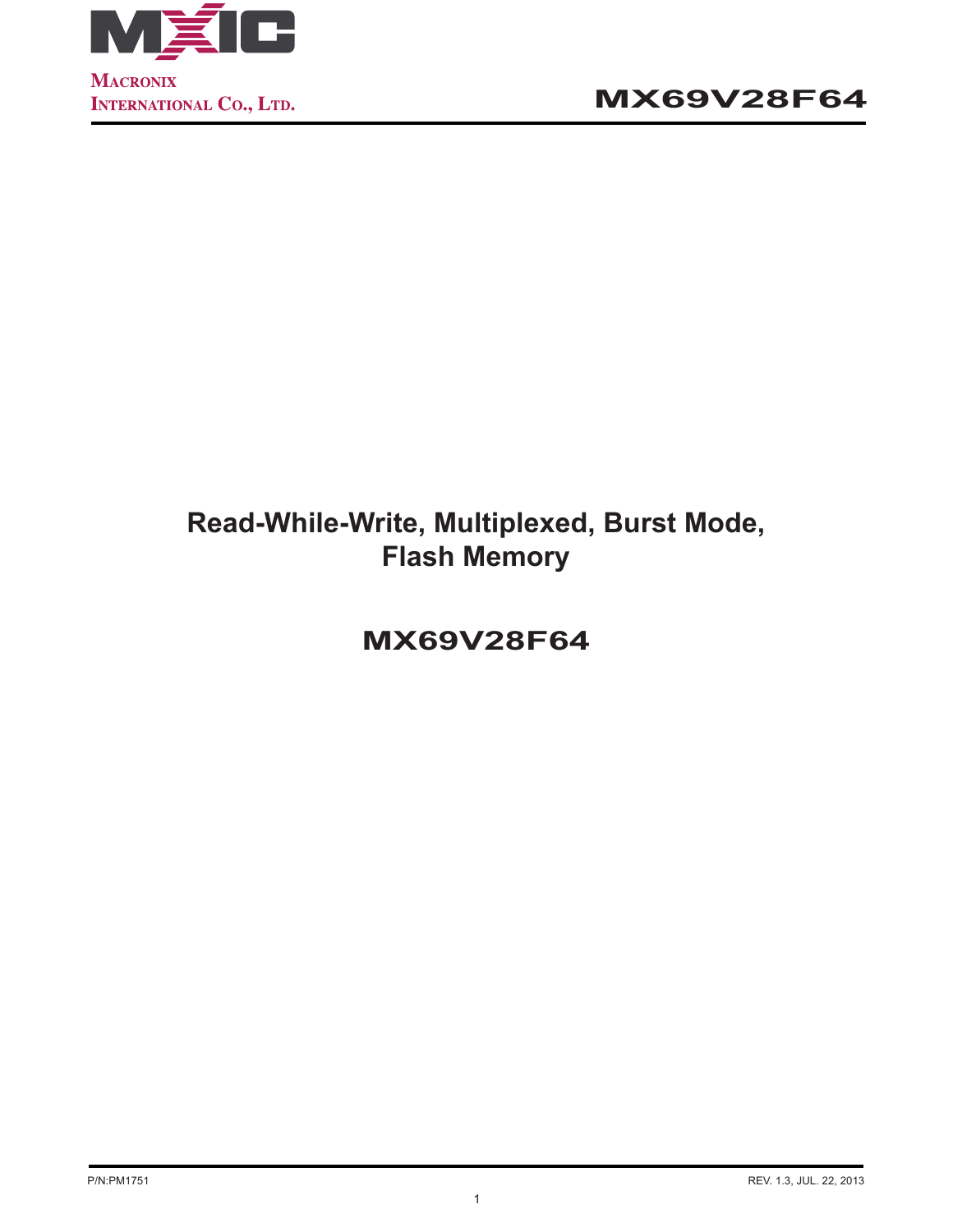

### **128M-BIT [8M x 16-bit] CMOS 1.8 Volt-only**

## **1. FEATURES**

### *Characteristics*

#### *Burst Length*

- Burst Mode Continuous linear
- Linear burst length 8/16 word with wrap around

#### *Sector Architecture*

- Multi-bank Architecture (8 banks)
- Read while write operation
- Four 16 Kword sectors on top/ bottom of address range
- 127 sectors are 64 KWord sectors

#### *Power Supply Operations*

- 1.8V for read, program and erase operations (1.70V to 1.95V)
- Deep power down mode

### *Performance*

#### *High Performance*

- 30us Word programming time
- 7.5us Effective word programming time utilizing a 32 word Write Buffer at VCC level
- 2.5us Effective word programming time of utilizing a 32 word Write Buffer at ACC level

#### *Sector Erase Time*

- 500ms for 16 Kword sectors
- 1000ms for 64 Kword sectors

#### *Read Access Time*

- Burst access time: 7ns (at industrial temperature range)
- Asynchronous random access time: 80ns
- Synchronous random access time: 75ns

#### *Secure Silicon Sector Region*

• 128 words for the factory & customer secure silicon sector

#### *Power Dissipation*

- Typical values: 8 bits switching, CL = 10 pF at 108 MHz, CIN excluded
- 20mA for Continuous burst read mode
- 30mA for Program/Erase Operations (max.)
- 30uA for Standby mode

#### *Program/Erase Cycles*

• 100,000 cycles typical

#### *Data Retention*

• 20 years

#### *Hardware Features*

- Supports multiplexing data and address for reduced I/O count.
- A15–A0 multiplexed as Q15–Q0 Sector Architecture

#### *Hardware Sector Protection*

• All sectors locked when ACC = VIL

#### *Package*

- 56-Ball Thin FBGA (Fine-Pitch Ball Grid Array)
- REACH SVHC Free and RoHS Compliant

#### *Handshaking Feature*

*•* Allows system to determine the read operation of burst data with minimum possible latency by monitoring RDY.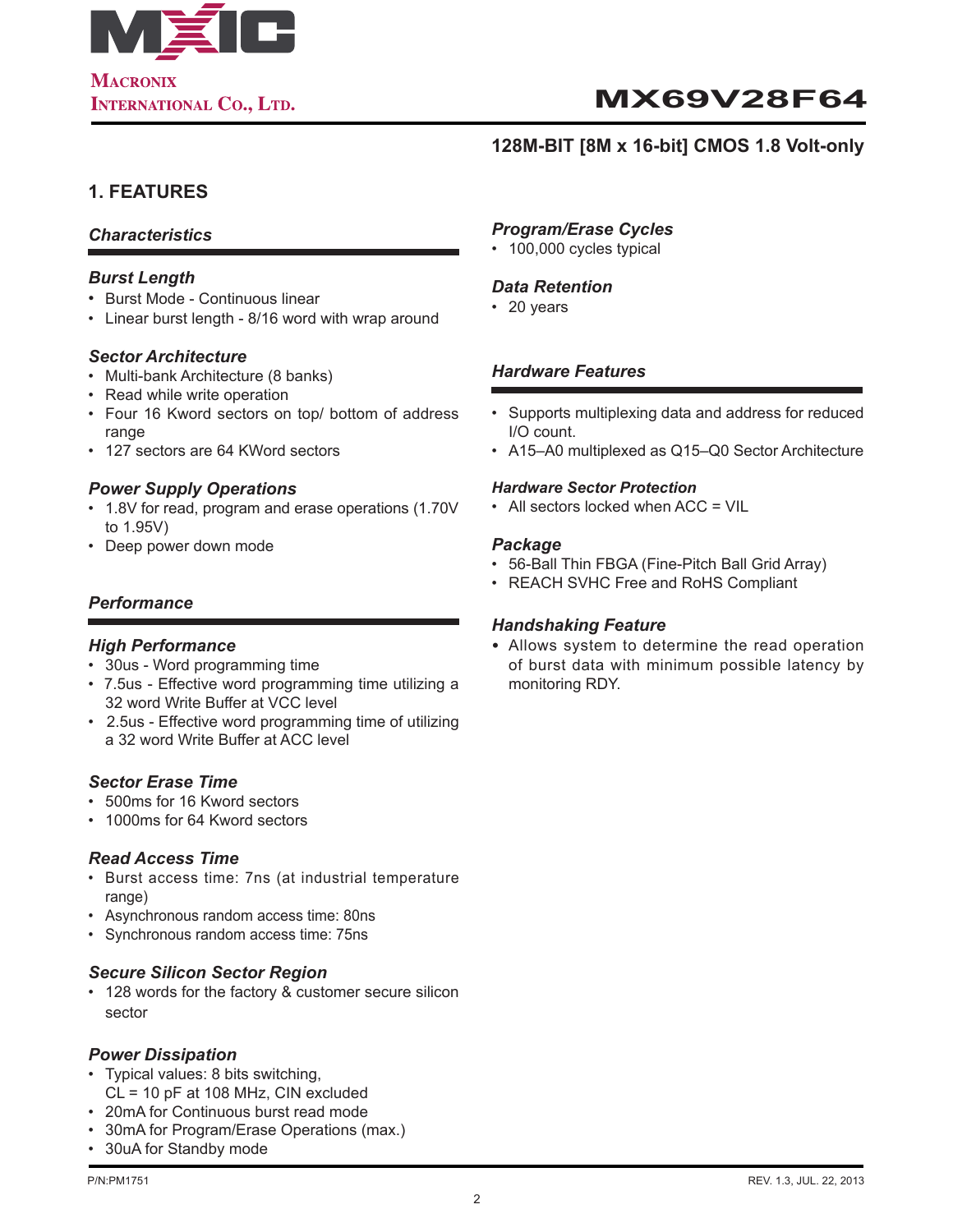

## **2. Product Selection Guide**

| <b>Device</b>    | <b>Flash Density Flash Speed</b> |        | pSRAM  | <b>Package Type</b>     | <b>Boot Sector</b><br><b>Type</b> |
|------------------|----------------------------------|--------|--------|-------------------------|-----------------------------------|
| IMX69V28F64BBXJW | 128Mb                            | 108MHz | 108MHz | 7.7x6.2x1.2<br>56-TFBGA | <b>Bottom</b>                     |
| IMX69V28F64BBXLW | 128Mb                            | 108MHz | 108MHz |                         | <b>Bottom</b>                     |
| IMX69V28F64MBXLW | 128Mb                            | 108MHz | 108MHz | 7.7x6.2x1.05 56-TFBGA   | <b>Bottom</b>                     |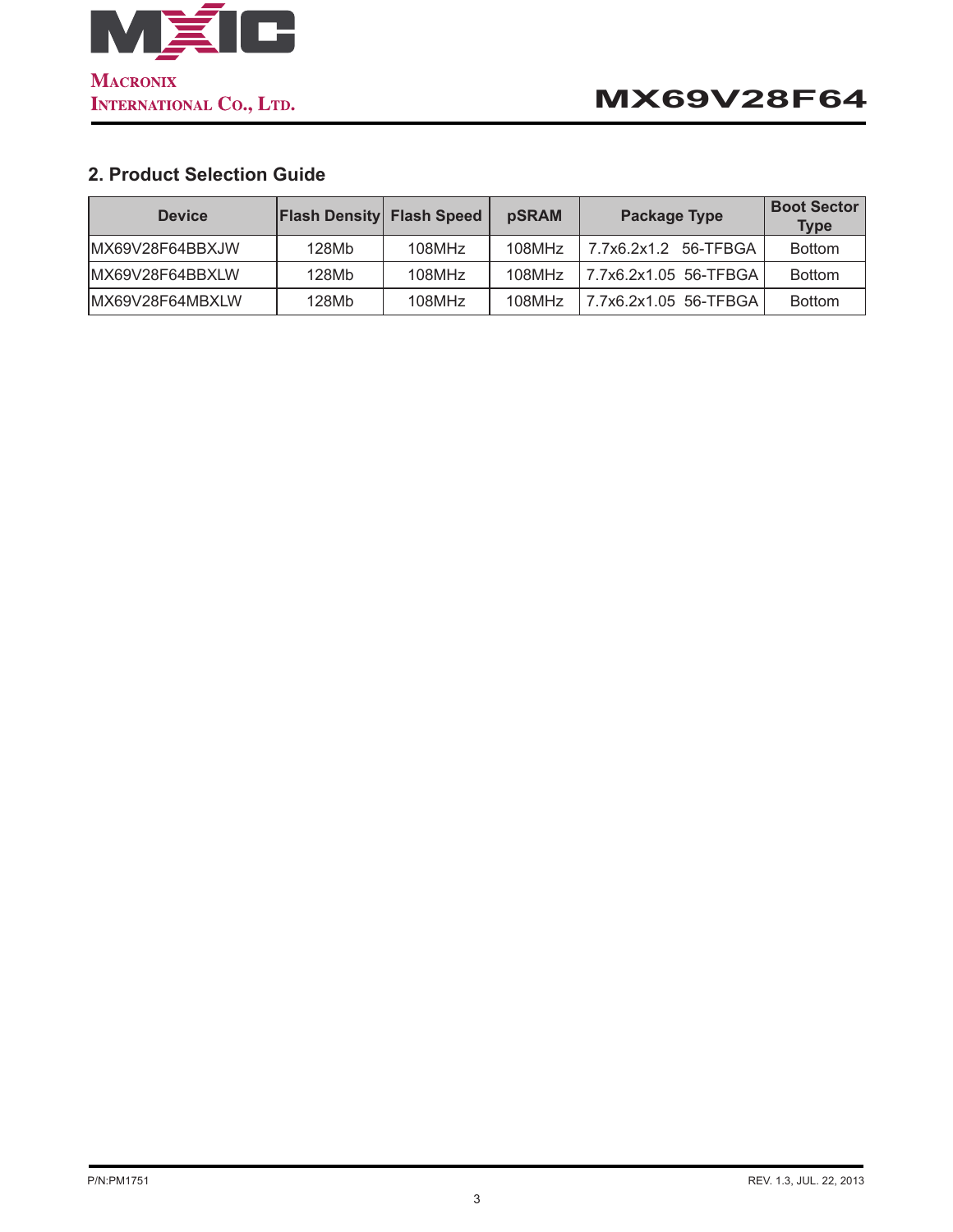

## **3. BLOCK DIAGRAM**

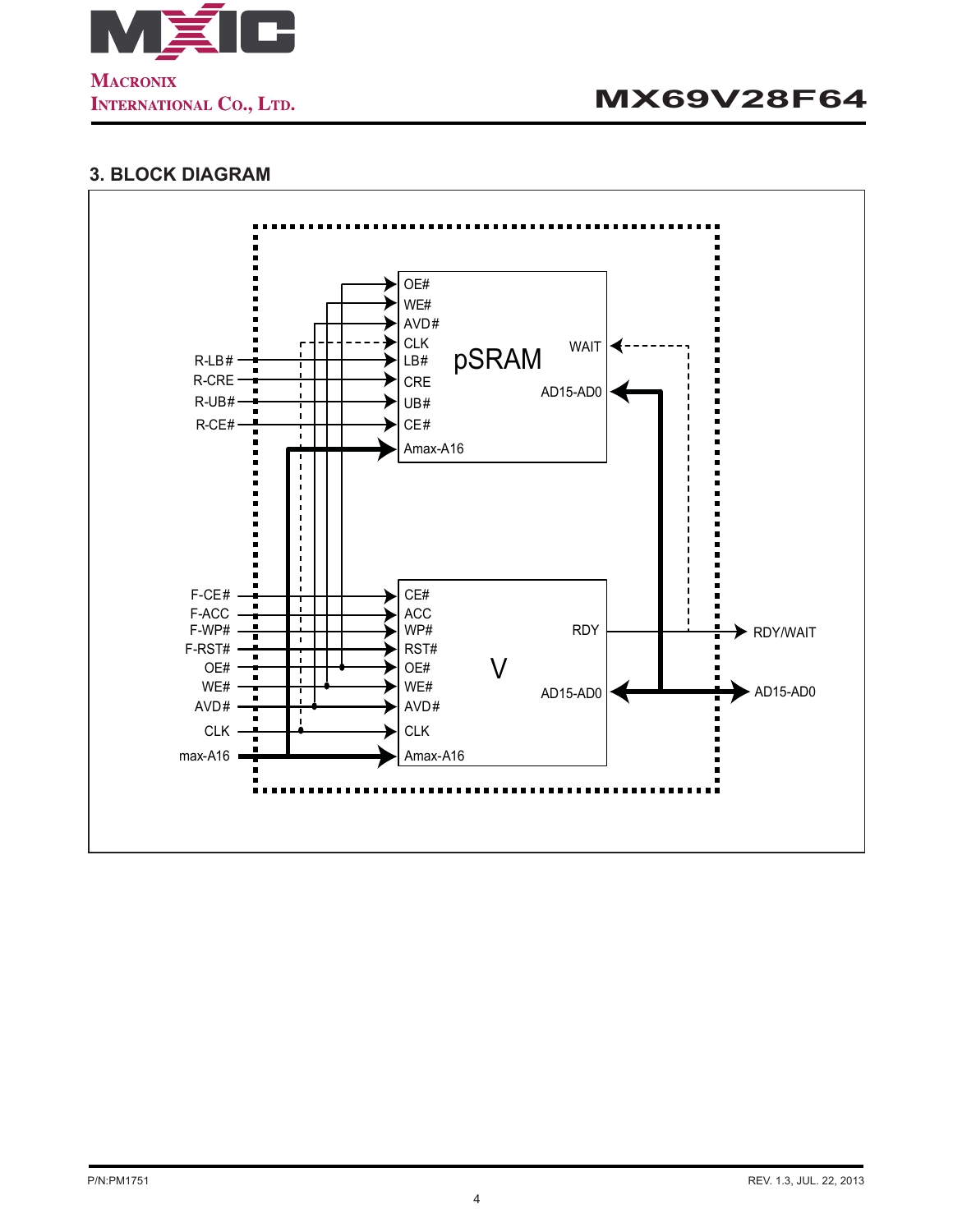

### **4. PIN CONFIGURATIONS**

#### **56-Ball, VFBGA with pSRAM**



#### *Notes:*

1. Flash & pSRAM shared the address pins, which varies by density of pSRAM.

| <b>MCP</b> | <b>Shared AQ Pins</b> | <b>Flash-only Addresses</b> | <b>Shared Addresses</b> |
|------------|-----------------------|-----------------------------|-------------------------|
| MX69V28F64 | AQ15-AQ0              | A22                         | A21~A16                 |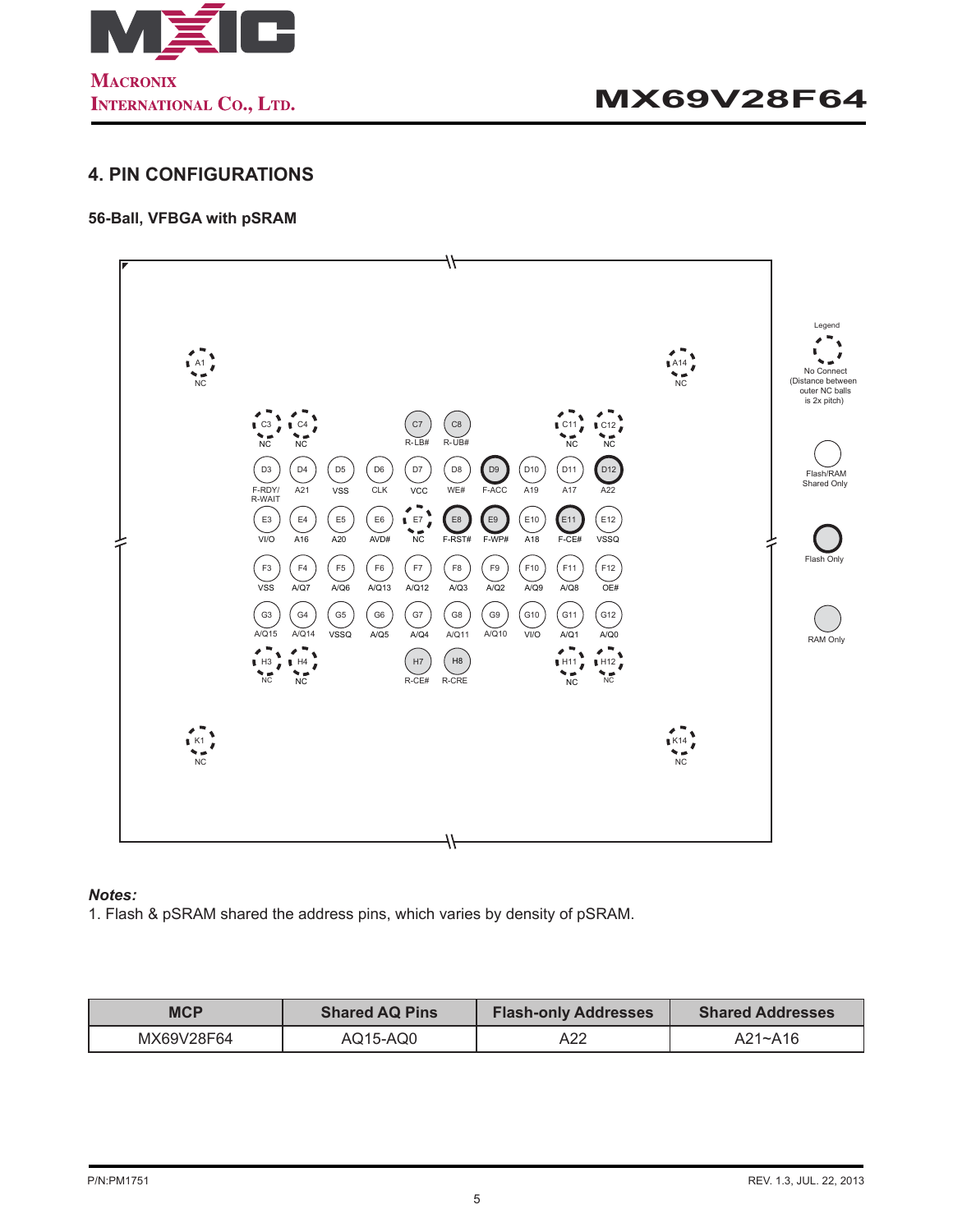

## **5. PIN DESCRIPTION**

| <b>SYMBOL</b> | <b>DESCRIPTION</b>                      | <b>Flash</b> | <b>RAM</b> |
|---------------|-----------------------------------------|--------------|------------|
| Amax-A16      | Address Inputs for 128Mb                | V            | $\vee$     |
| A/Q15~A/Q0    | Multiplexed Data Inputs/Outputs         | $\vee$       | $\vee$     |
| OE#           | <b>Output Enable</b>                    | $\vee$       | V          |
| WE#           | <b>Write Enable</b>                     | $\vee$       | $\vee$     |
| <b>VCC</b>    | Device Power Supply (1.70V~1.95V)       | $\vee$       | $\vee$     |
| VI/O          | Input/Output Power Supply (1.70V~1.95V) | V            | V          |
| <b>VSS</b>    | Device Ground                           | $\vee$       | $\vee$     |
| <b>VSSQ</b>   | Input/Output Ground                     | $\vee$       | $\vee$     |
| <b>NC</b>     | No Connection                           | $\vee$       | $\vee$     |
| <b>RDY</b>    | Ready status of the Burst Mode          | $\vee$       | $\vee$     |
|               | Refer to configuration register table   |              |            |
| <b>CLK</b>    | <b>Clock</b>                            | $\vee$       | $\vee$     |
| AVD#          | Address Valid Data input.               | $\vee$       | $\vee$     |
| F-RBST#       | Hardware Reset Pin, Active Low          | $\vee$       |            |
| F-WP#         | <b>H/W Write Protect</b>                | $\vee$       |            |
| F-ACC         | Programming Acceleration Input          | $\vee$       |            |
| R-CE#         | Chip-enable                             |              | V          |
| F-CE#         | Chip-enable                             | $\vee$       |            |
| R-CRE         | <b>Control Register Enable</b>          |              | $\vee$     |
| R-UB#         | Upper Byte Latch                        |              | V          |
| $R-LB#$       | Lower Byte Latch                        |              | $\vee$     |

*Note:* F- : For Flash

R- : For pSRAM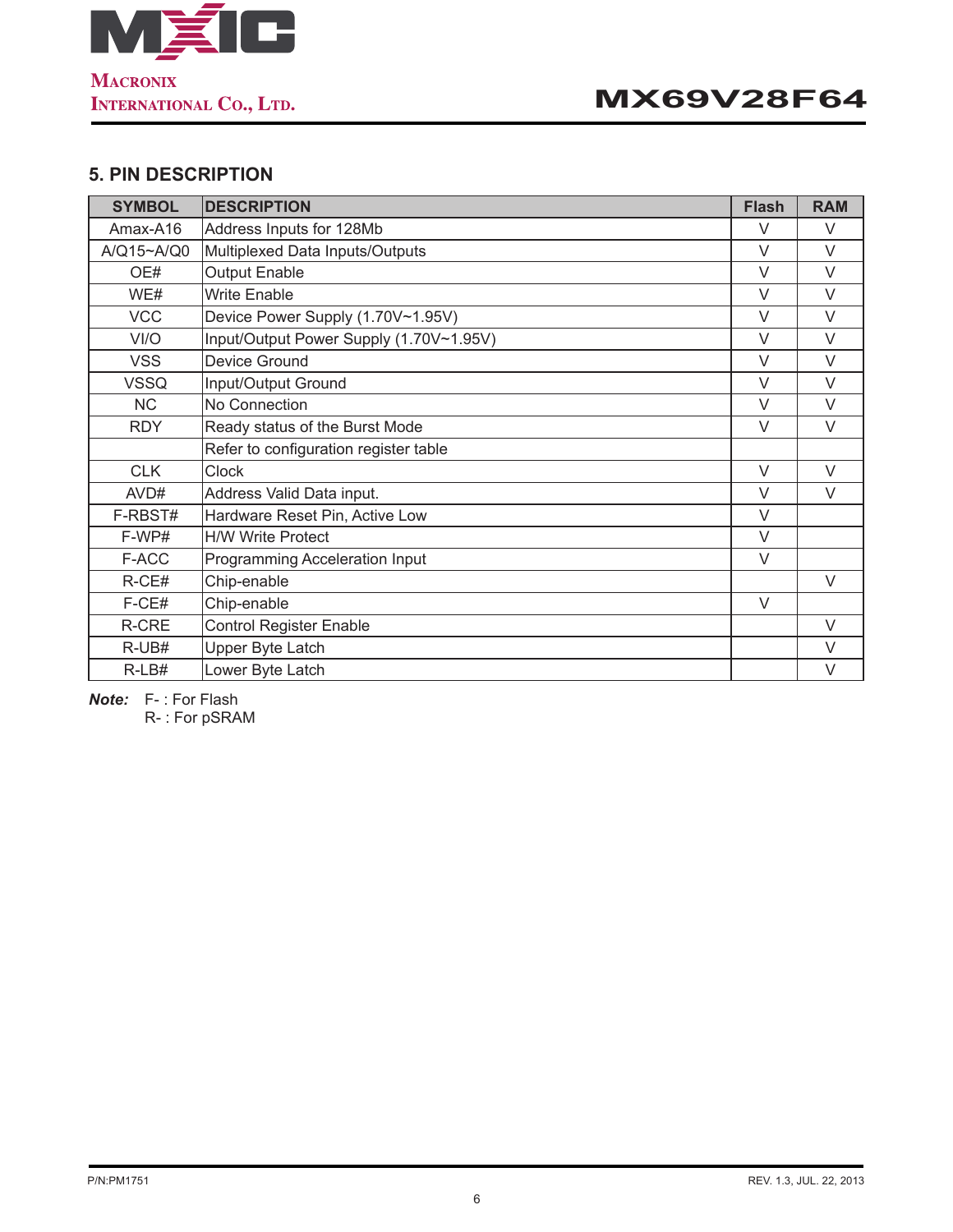

### **6. PART NAME DESCRIPTION**



1.8Volt Read-While-Write AD-Mux Burst Mode Flash Memory and RAM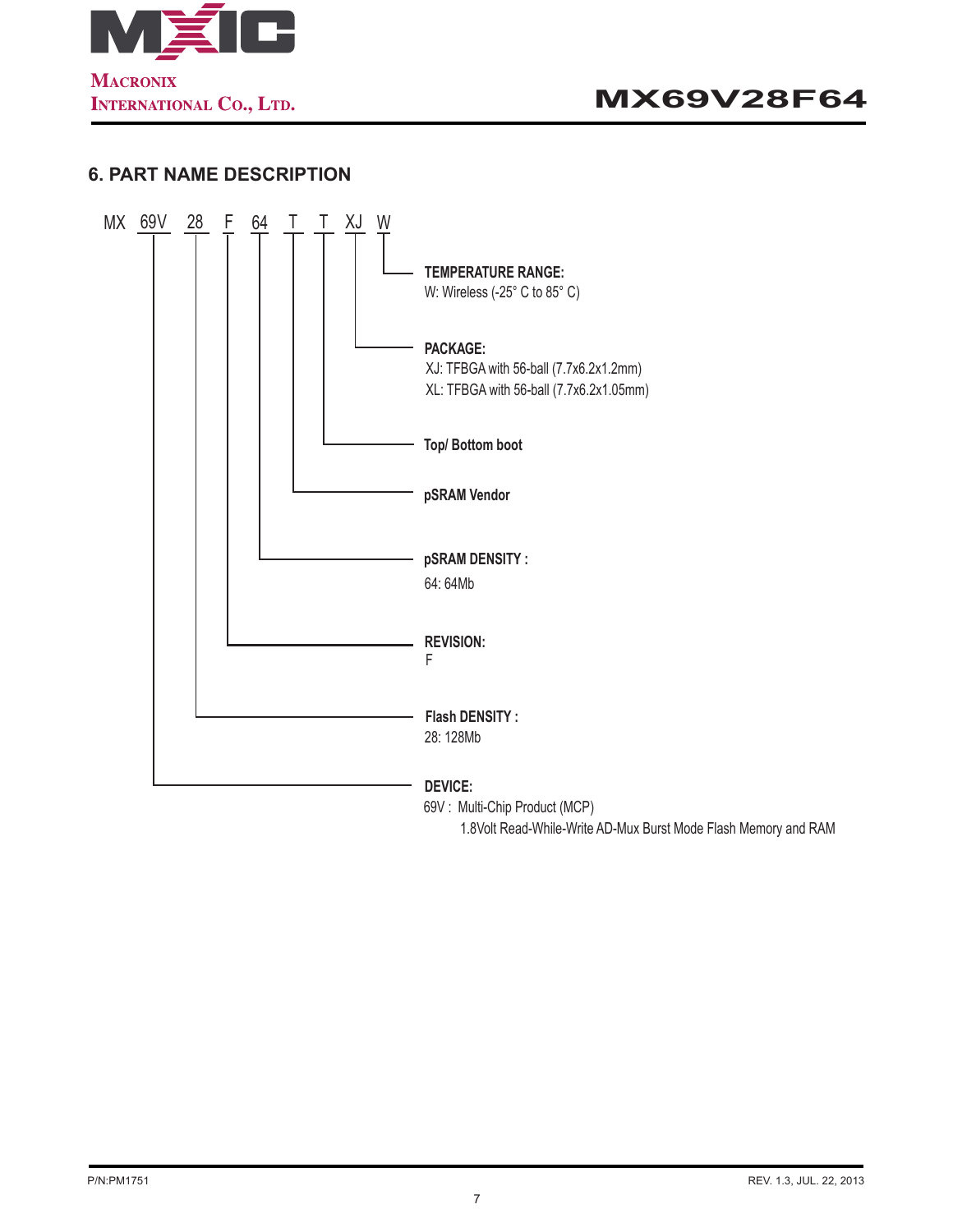

### **7. PACKAGE INFORMATION**

Doc. Title: Package Outline for CSP 56BALL(7.7X6.2X1.2MM,BALL PITCH 0.5MM,BALL DIAMETER 0.3MM)



**SEATING PLANE** 

Dimensions (inch dimensions are derived from the original mm dimensions)

| <b>UNIT</b> | SYMBOL | Α             | A1    | A2                                                                                                                        | b     | D     | D <sub>1</sub>                                                                                                                                                                                                                                                                                                                                                                                                                                                             | Е     | E1                                                                                                                                                                                                                                                                                                                                                                                                                                                                              | e                 |
|-------------|--------|---------------|-------|---------------------------------------------------------------------------------------------------------------------------|-------|-------|----------------------------------------------------------------------------------------------------------------------------------------------------------------------------------------------------------------------------------------------------------------------------------------------------------------------------------------------------------------------------------------------------------------------------------------------------------------------------|-------|---------------------------------------------------------------------------------------------------------------------------------------------------------------------------------------------------------------------------------------------------------------------------------------------------------------------------------------------------------------------------------------------------------------------------------------------------------------------------------|-------------------|
|             | Min.   | ---           | 0.16  | 0.65                                                                                                                      | 0.25  | 7.6   | $\frac{1}{2} \left( \frac{1}{2} \right) \left( \frac{1}{2} \right) \left( \frac{1}{2} \right) \left( \frac{1}{2} \right) \left( \frac{1}{2} \right) \left( \frac{1}{2} \right) \left( \frac{1}{2} \right) \left( \frac{1}{2} \right) \left( \frac{1}{2} \right) \left( \frac{1}{2} \right) \left( \frac{1}{2} \right) \left( \frac{1}{2} \right) \left( \frac{1}{2} \right) \left( \frac{1}{2} \right) \left( \frac{1}{2} \right) \left( \frac{1}{2} \right) \left( \frac$ | 6.1   | $\frac{1}{2} \left( \frac{1}{2} \right) \left( \frac{1}{2} \right) \left( \frac{1}{2} \right) \left( \frac{1}{2} \right)$                                                                                                                                                                                                                                                                                                                                                       | <b>CONTRACTOR</b> |
| mm          | Nom l  | $\sim$        | 0.21  | $\frac{1}{2} \left( \frac{1}{2} \right) \left( \frac{1}{2} \right) \left( \frac{1}{2} \right) \left( \frac{1}{2} \right)$ | 0.30  | 7.7   | 65                                                                                                                                                                                                                                                                                                                                                                                                                                                                         | 62    | 45                                                                                                                                                                                                                                                                                                                                                                                                                                                                              | 0.50              |
|             | Max.   | 1.20          | 0.26  | <b>STATISTICS</b>                                                                                                         | 0.35  | 78    | <b>STATISTICS</b>                                                                                                                                                                                                                                                                                                                                                                                                                                                          | 63    | $\label{eq:1} \begin{array}{lllllllllll} \multicolumn{3}{l}{} & \multicolumn{3}{l}{} & \multicolumn{3}{l}{} & \multicolumn{3}{l}{} & \multicolumn{3}{l}{} & \multicolumn{3}{l}{} & \multicolumn{3}{l}{} & \multicolumn{3}{l}{} & \multicolumn{3}{l}{} & \multicolumn{3}{l}{} & \multicolumn{3}{l}{} & \multicolumn{3}{l}{} & \multicolumn{3}{l}{} & \multicolumn{3}{l}{} & \multicolumn{3}{l}{} & \multicolumn{3}{l}{} & \multicolumn{3}{l}{} & \multicolumn{3}{l}{} & \multic$ | <b>CONTRACTOR</b> |
|             | Min.   | $\sim$ $\sim$ | 0.006 | 0.026                                                                                                                     | 0.010 | 0.299 | <b>STATISTICS</b>                                                                                                                                                                                                                                                                                                                                                                                                                                                          | 0.240 | $\frac{1}{2} \left( \frac{1}{2} \right) \left( \frac{1}{2} \right) \left( \frac{1}{2} \right) \left( \frac{1}{2} \right)$                                                                                                                                                                                                                                                                                                                                                       | $- - -$           |
| Inch        | Nom l  | $-$           | 0.008 | $\sim$ $\sim$                                                                                                             | 0.012 | 0.303 | 0.256                                                                                                                                                                                                                                                                                                                                                                                                                                                                      | 0.244 | 0.177                                                                                                                                                                                                                                                                                                                                                                                                                                                                           | 0.0197            |
|             | Max.   | 0.047         | 0.010 | <b>CONTRACTOR</b>                                                                                                         | 0.014 | 0.307 | <b>STATISTICS</b>                                                                                                                                                                                                                                                                                                                                                                                                                                                          | 0.248 | ---                                                                                                                                                                                                                                                                                                                                                                                                                                                                             | $- - -$           |

| Dwg. No.  | Revision |              |             |  |  |
|-----------|----------|--------------|-------------|--|--|
|           |          | <b>JEDEC</b> | <b>EIAJ</b> |  |  |
| 6110-4264 |          |              |             |  |  |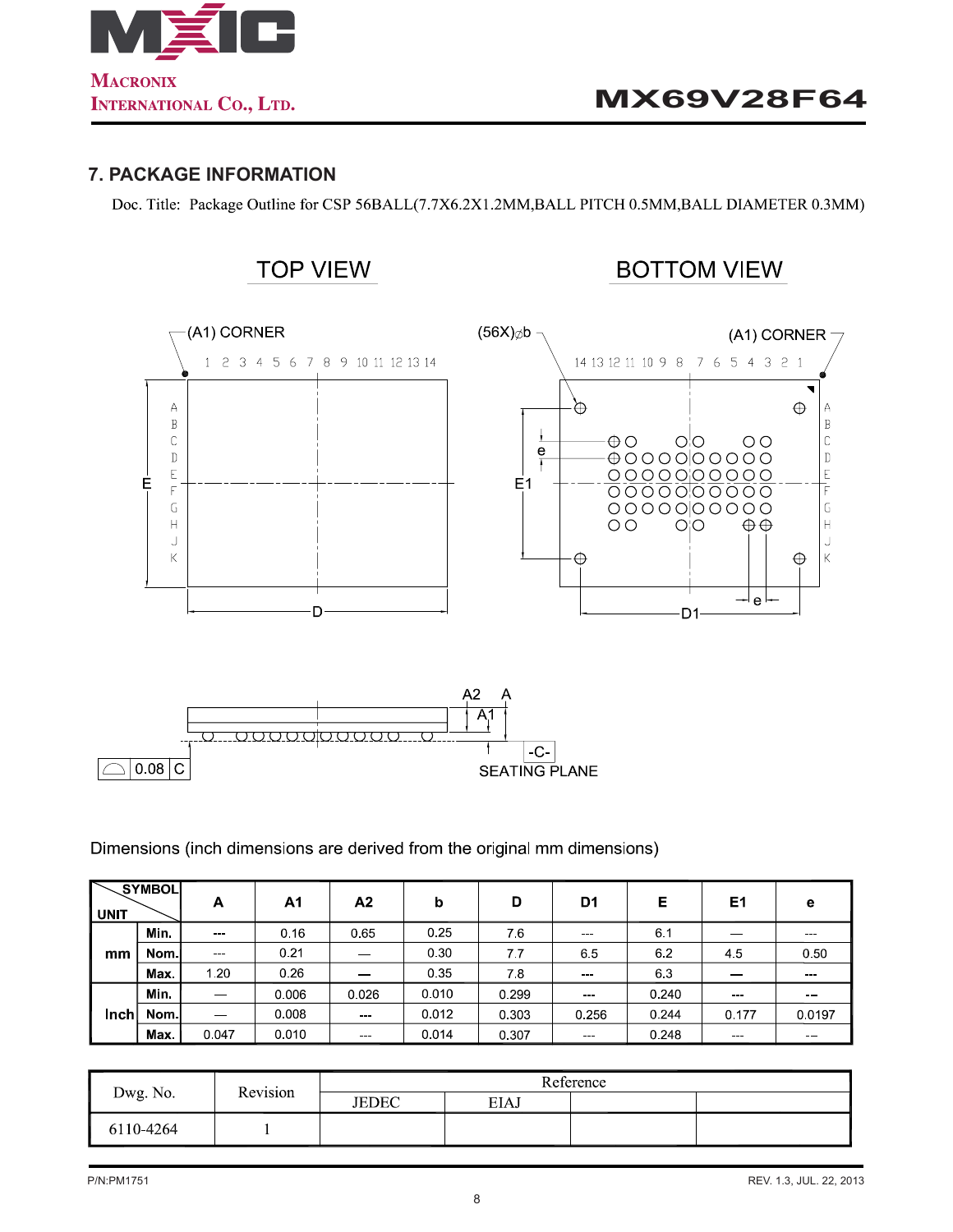

Doc. Title: Package Outline for CSP 56BALL(7.7X6.2X1.05MM,BALL PITCH 0.5MM,BALL DIAMETER 0.3MM)



Dimensions (inch dimensions are derived from the original mm dimensions)

| <b>UNIT</b> | <b>SYMBOL</b> | А             | Α1    | A <sub>2</sub> | b     | D     | D <sub>1</sub>                                                                                                            | Е     | E1                                                                                                                                                                                                                                                                                                                                                                                                                                                                              | e                                                                                                                         |
|-------------|---------------|---------------|-------|----------------|-------|-------|---------------------------------------------------------------------------------------------------------------------------|-------|---------------------------------------------------------------------------------------------------------------------------------------------------------------------------------------------------------------------------------------------------------------------------------------------------------------------------------------------------------------------------------------------------------------------------------------------------------------------------------|---------------------------------------------------------------------------------------------------------------------------|
|             | Min.          | $\sim$ $\sim$ | 0.16  | 0.65           | 0.25  | 76    | $\frac{1}{2} \left( \frac{1}{2} \right) \left( \frac{1}{2} \right) \left( \frac{1}{2} \right) \left( \frac{1}{2} \right)$ | 6.1   | $- - -$                                                                                                                                                                                                                                                                                                                                                                                                                                                                         | $\frac{1}{2} \left( \frac{1}{2} \right) \left( \frac{1}{2} \right) \left( \frac{1}{2} \right) \left( \frac{1}{2} \right)$ |
| mm          | Nom l         | $\sim$ $\sim$ | 0.21  | $- - -$        | 0.30  | 7.7   | 65                                                                                                                        | 6.2   | 45                                                                                                                                                                                                                                                                                                                                                                                                                                                                              | 0.50                                                                                                                      |
|             | Max.          | 1.05          | 0.26  | ---            | 0.35  | 7.8   | <b>STATISTICS</b>                                                                                                         | 63    | $\label{eq:1} \begin{array}{lllllllllll} \multicolumn{3}{l}{} & \multicolumn{3}{l}{} & \multicolumn{3}{l}{} & \multicolumn{3}{l}{} & \multicolumn{3}{l}{} & \multicolumn{3}{l}{} & \multicolumn{3}{l}{} & \multicolumn{3}{l}{} & \multicolumn{3}{l}{} & \multicolumn{3}{l}{} & \multicolumn{3}{l}{} & \multicolumn{3}{l}{} & \multicolumn{3}{l}{} & \multicolumn{3}{l}{} & \multicolumn{3}{l}{} & \multicolumn{3}{l}{} & \multicolumn{3}{l}{} & \multicolumn{3}{l}{} & \multic$ | <b>CONTRACTOR</b>                                                                                                         |
|             | Min.          | $- - -$       | 0.006 | 0.026          | 0.010 | 0.299 | <b>CONTRACTOR</b>                                                                                                         | 0.240 | $\frac{1}{2} \left( \frac{1}{2} \right) \left( \frac{1}{2} \right) \left( \frac{1}{2} \right) \left( \frac{1}{2} \right)$                                                                                                                                                                                                                                                                                                                                                       | <b>CONTRACTOR</b>                                                                                                         |
| Inch        | Nom l         | $- - -$       | 0.008 | $- - -$        | 0.012 | 0.303 | 0.256                                                                                                                     | 0.244 | 0.177                                                                                                                                                                                                                                                                                                                                                                                                                                                                           | 0.0197                                                                                                                    |
|             | Max.          | 0.041         | 0.010 | $- - -$        | 0.014 | 0.307 | <b>CONTRACTOR</b>                                                                                                         | 0.248 | <b>STATISTICS</b>                                                                                                                                                                                                                                                                                                                                                                                                                                                               | $\frac{1}{2} \left( \frac{1}{2} \right) \left( \frac{1}{2} \right) \left( \frac{1}{2} \right) \left( \frac{1}{2} \right)$ |

| Dwg. No.  | Revision | Reference    |             |  |  |  |
|-----------|----------|--------------|-------------|--|--|--|
|           |          | <b>JEDEC</b> | <b>EIAJ</b> |  |  |  |
| 6110-4269 |          | $MO-225$     |             |  |  |  |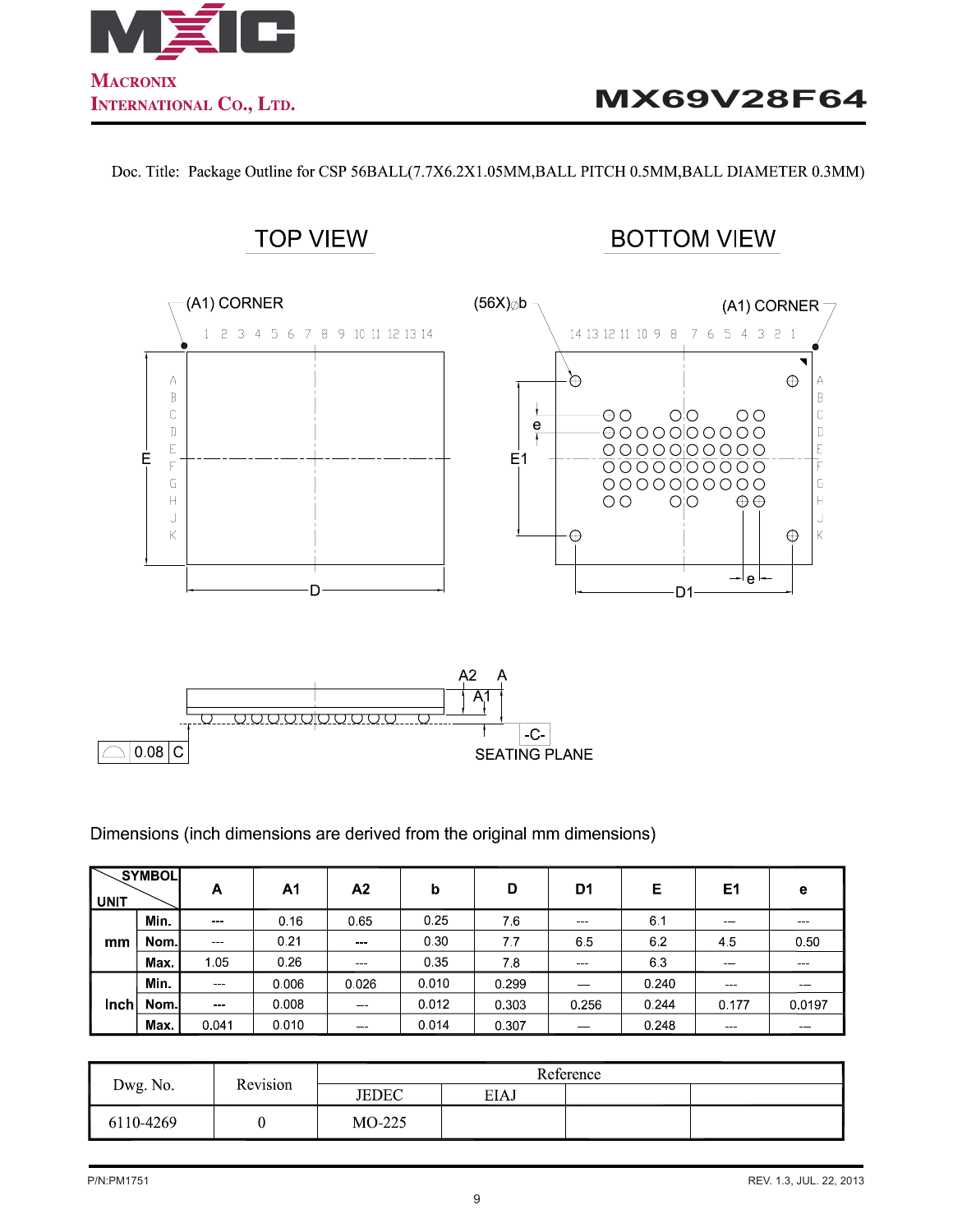

## **8. REVISION HISTORY**

| <b>Revision No. Description</b><br>1.0 | 1. Removed "Advanced Information"<br>2. Modified word programming time, continuous burst read mode<br>and standby mode<br>3. Added MX69V28F32BBXJW in Product Selection Guide | Page<br>P <sub>1</sub> ,2<br>P <sub>2</sub><br>P3 | Date<br>JUL/30/2012 |
|----------------------------------------|-------------------------------------------------------------------------------------------------------------------------------------------------------------------------------|---------------------------------------------------|---------------------|
| 1.1                                    | 1. Added MX69V28F64BBXLW in Product Selection Guide<br>2. Added 56-TFBGA (7.7x6.2x1.05mm) package information                                                                 | P3<br>P7,9                                        | NOV/27/2012         |
| 1.2                                    | 1. Modified PIN CONFIGURATIONS (from K3 to K1)<br>2. Added MX69V28F64MBXLW in Product Selection Guide                                                                         | P <sub>5</sub><br>P3                              | APR/25/2013         |
| 1.3                                    | 1. Removed MX69V28F32                                                                                                                                                         | All                                               | JUL/22/2013         |